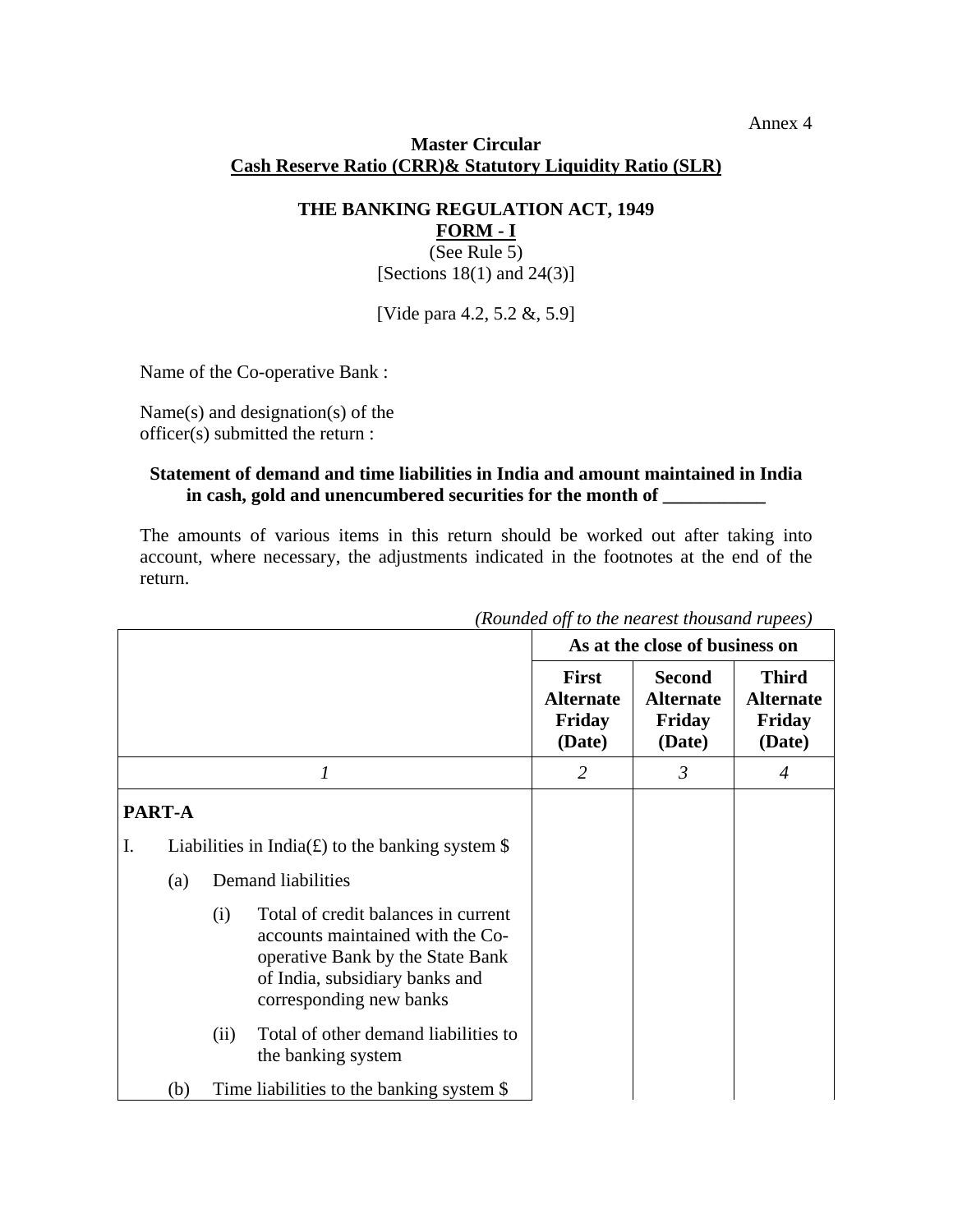|     |                                                                                                                                                                                                |                                                                                                                                                                                                                            | As at the close of business on                       |                                                       |                                                      |
|-----|------------------------------------------------------------------------------------------------------------------------------------------------------------------------------------------------|----------------------------------------------------------------------------------------------------------------------------------------------------------------------------------------------------------------------------|------------------------------------------------------|-------------------------------------------------------|------------------------------------------------------|
|     |                                                                                                                                                                                                |                                                                                                                                                                                                                            | <b>First</b><br><b>Alternate</b><br>Friday<br>(Date) | <b>Second</b><br><b>Alternate</b><br>Friday<br>(Date) | <b>Third</b><br><b>Alternate</b><br>Friday<br>(Date) |
|     |                                                                                                                                                                                                | $\boldsymbol{l}$                                                                                                                                                                                                           | $\overline{2}$                                       | $\mathfrak{Z}$                                        | $\overline{4}$                                       |
|     |                                                                                                                                                                                                | Total of I                                                                                                                                                                                                                 |                                                      |                                                       |                                                      |
| Π.  |                                                                                                                                                                                                | Liabilities in India to others X                                                                                                                                                                                           |                                                      |                                                       |                                                      |
|     | (a)                                                                                                                                                                                            | Demand liabilities                                                                                                                                                                                                         |                                                      |                                                       |                                                      |
|     | (b)                                                                                                                                                                                            | Time liabilities                                                                                                                                                                                                           |                                                      |                                                       |                                                      |
|     |                                                                                                                                                                                                | Total of II                                                                                                                                                                                                                |                                                      |                                                       |                                                      |
| Ш.  | Assets in India with the banking system                                                                                                                                                        |                                                                                                                                                                                                                            |                                                      |                                                       |                                                      |
|     | (a)                                                                                                                                                                                            | Total of credit balances (%) in current<br>accounts maintained with State Bank of<br>India, subsidiary banks and<br>corresponding new banks.                                                                               |                                                      |                                                       |                                                      |
|     | (b)                                                                                                                                                                                            | Total of other assets with the banking<br>system, viz., (i) balances in all accounts<br>other than those included in item $III(a)$ ,<br>(ii) money at call and short notice, (iii)<br>advances, and (iv) any other assets. |                                                      |                                                       |                                                      |
| IV. | Total (net) demand and time liabilities for the<br>purposes of Sections 18 and 24 of the Act = $(I-$<br>$III$ ) + II, if (I-III) is a plus figure, OR II only, if<br>(I-III) is a minus figure |                                                                                                                                                                                                                            |                                                      |                                                       |                                                      |
| V.  |                                                                                                                                                                                                | Cash in hand $(\&)$                                                                                                                                                                                                        |                                                      |                                                       |                                                      |
| VI. |                                                                                                                                                                                                | Balances in current accounts with                                                                                                                                                                                          |                                                      |                                                       |                                                      |
|     | (a)                                                                                                                                                                                            | Reserve Bank of India $++$                                                                                                                                                                                                 |                                                      |                                                       |                                                      |
|     | (b)                                                                                                                                                                                            | State Co-operative Bank of the State<br>concerned $(+)$                                                                                                                                                                    |                                                      |                                                       |                                                      |
|     | (c)                                                                                                                                                                                            | Central Co-operative Bank of the district<br>concerned $(\% )$                                                                                                                                                             |                                                      |                                                       |                                                      |
|     |                                                                                                                                                                                                | Total of VI                                                                                                                                                                                                                |                                                      |                                                       |                                                      |
| VII |                                                                                                                                                                                                | Net balance in current accounts, <i>i.e.</i> , excess of<br>$III(a)$ over $I(a)(i)$                                                                                                                                        |                                                      |                                                       |                                                      |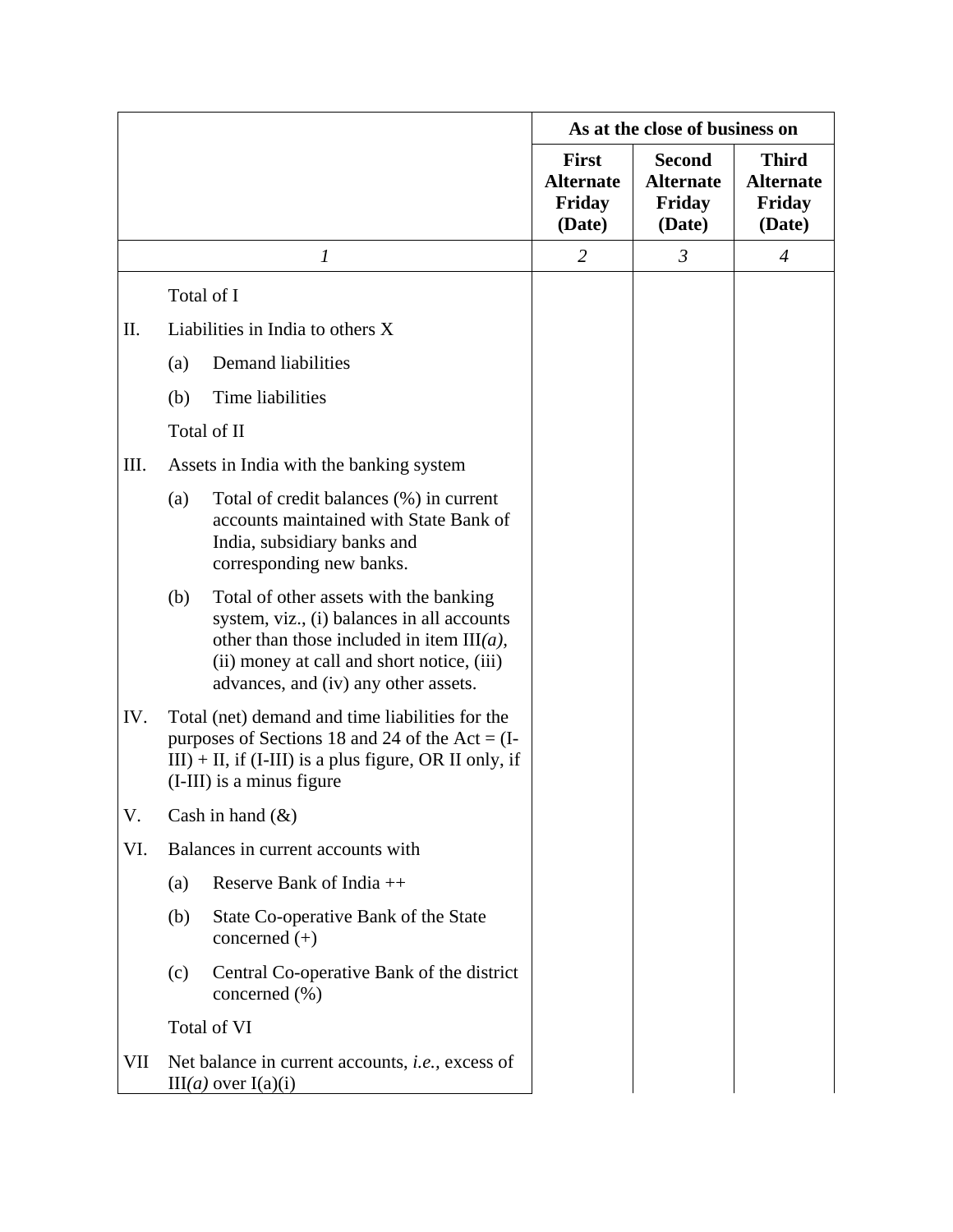|                                                                                                          |                                                                                                                                                                                                                                         | As at the close of business on                       |                                                       |                                                      |  |
|----------------------------------------------------------------------------------------------------------|-----------------------------------------------------------------------------------------------------------------------------------------------------------------------------------------------------------------------------------------|------------------------------------------------------|-------------------------------------------------------|------------------------------------------------------|--|
|                                                                                                          |                                                                                                                                                                                                                                         | <b>First</b><br><b>Alternate</b><br>Friday<br>(Date) | <b>Second</b><br><b>Alternate</b><br>Friday<br>(Date) | <b>Third</b><br><b>Alternate</b><br>Friday<br>(Date) |  |
|                                                                                                          | $\boldsymbol{l}$                                                                                                                                                                                                                        | $\overline{2}$                                       | $\mathfrak{Z}$                                        | $\overline{4}$                                       |  |
| IX.                                                                                                      | <b>PART-B:</b> Compliance with Section 18<br>(Not applicable to scheduled State Co-operative)<br>Banks)<br>3 per cent of IV as on the last Friday of the<br>second preceding fortnight<br>Cash reserve actually maintained = $V + VI +$ |                                                      |                                                       |                                                      |  |
|                                                                                                          | X.<br><b>VIII</b>                                                                                                                                                                                                                       |                                                      |                                                       |                                                      |  |
| <b>PART-C:</b> Compliance with Section 24:<br>(Not applicable to scheduled State Co-operative)<br>Banks) |                                                                                                                                                                                                                                         |                                                      | <b>Information need not</b><br>be furnished           |                                                      |  |
| XI.                                                                                                      | 25 per cent (or a higher specified percentage)<br>of IV as on the last Friday of the second<br>preceding fortnight                                                                                                                      |                                                      |                                                       |                                                      |  |
|                                                                                                          | XII. Assets actually maintained                                                                                                                                                                                                         | }                                                    |                                                       |                                                      |  |
|                                                                                                          | Cash and other balances maintained in<br>(a)<br>India $X$ -I $X + VII$                                                                                                                                                                  | ∤                                                    |                                                       |                                                      |  |
|                                                                                                          | Gold ££<br>(b)<br>Unencumbered approved securities \$\$<br>(c)                                                                                                                                                                          | ł                                                    |                                                       |                                                      |  |
|                                                                                                          | Total of XII                                                                                                                                                                                                                            |                                                      |                                                       |                                                      |  |
| <b>PART-D:</b> Compliance with Section 24:<br>(Applicable to Scheduled/State Co-operative Banks)         |                                                                                                                                                                                                                                         |                                                      |                                                       |                                                      |  |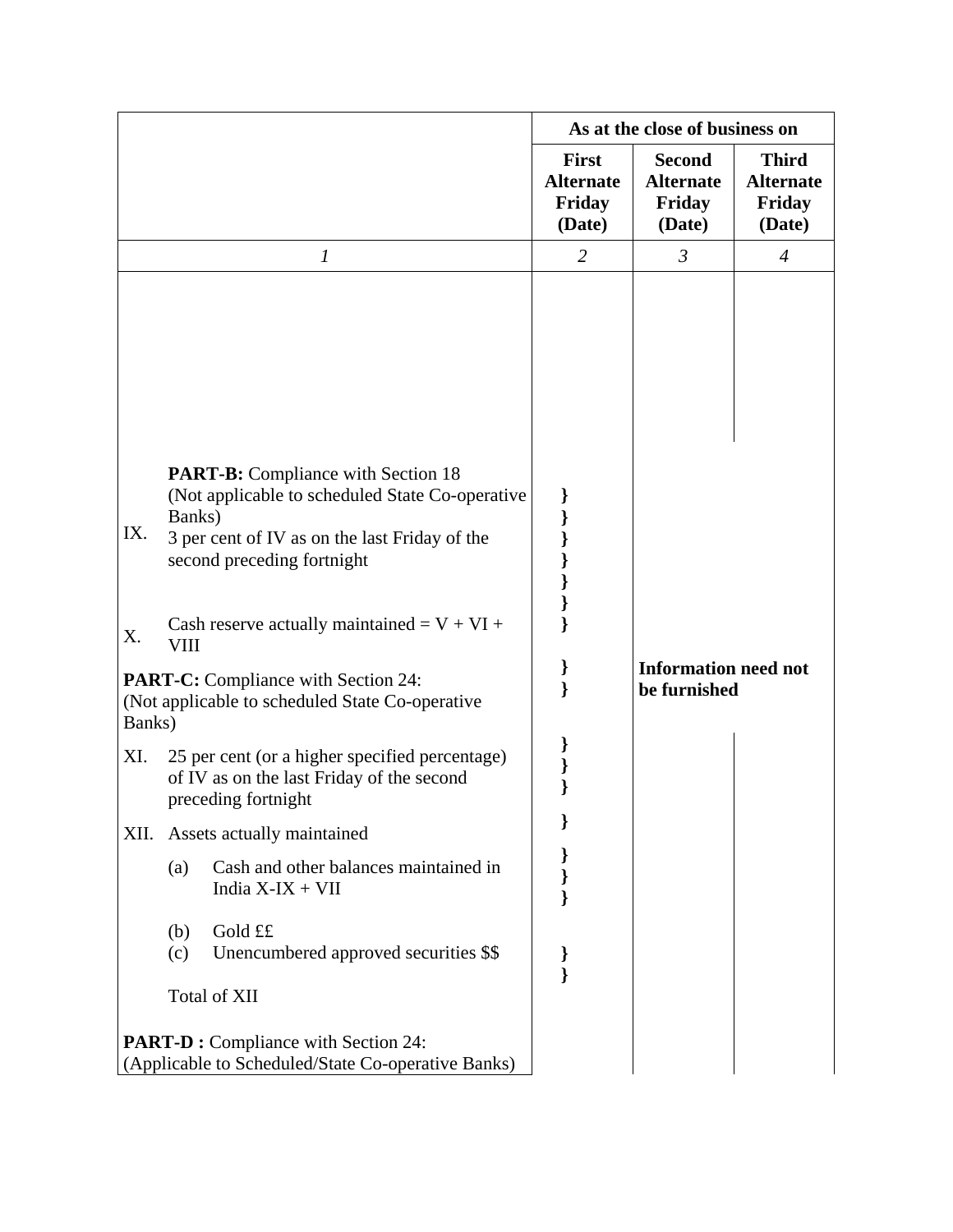|     |                                                             |                                                                                                                                                                                                                                                    | As at the close of business on                       |                                                       |                                                      |
|-----|-------------------------------------------------------------|----------------------------------------------------------------------------------------------------------------------------------------------------------------------------------------------------------------------------------------------------|------------------------------------------------------|-------------------------------------------------------|------------------------------------------------------|
|     |                                                             |                                                                                                                                                                                                                                                    | <b>First</b><br><b>Alternate</b><br>Friday<br>(Date) | <b>Second</b><br><b>Alternate</b><br>Friday<br>(Date) | <b>Third</b><br><b>Alternate</b><br>Friday<br>(Date) |
|     |                                                             | 1                                                                                                                                                                                                                                                  | $\overline{2}$                                       | $\mathfrak{Z}$                                        | $\overline{4}$                                       |
| XIV | (a)                                                         | XIII 25 per cent (or a higher specified percentage)<br>of IV as on the last Friday of the second<br>preceding fortnight<br>Assets actually maintained<br>Cash in hand                                                                              |                                                      |                                                       |                                                      |
|     | (b)<br>(c)<br>(d)                                           | Balance maintained with the Reserve<br>Bank of India in excess of the balance<br>required to be maintained under Section<br>42 of the Section of India Act, 1934 [i.e.,<br>$VI(a)$ ]<br>Net balance in current accounts (i.e.,<br>VIII)<br>Gold ££ |                                                      |                                                       |                                                      |
|     | (e)                                                         | Unencumbered approved securities \$\$                                                                                                                                                                                                              |                                                      |                                                       |                                                      |
|     |                                                             | (f) Balances of all other types with:                                                                                                                                                                                                              |                                                      |                                                       |                                                      |
|     |                                                             | (i) State Co-op. Bank of the State concerned $(+)$                                                                                                                                                                                                 |                                                      |                                                       |                                                      |
|     | (ii) Central Co-op. Bank of the district<br>concerned $(X)$ |                                                                                                                                                                                                                                                    |                                                      |                                                       |                                                      |

Date : Signature

## **Footnotes:**

- 1. Return in this Form is to be submitted to the Reserve Bank of India under Section 24 of the banking Regulation Act, 1949 (As application to co-operative societies) by scheduled State Co-operative Banks and Sections 18 and 24 of the *Act ibid.* by the other "Co-operative Banks" not later than 15 days after the end of the months to which it relates.
- 2. If an alternate Friday is a holiday under the Negotiable Instruments Act, 1881 (26 of 1881), the figures as at the close of business on the preceding working day should be furnished.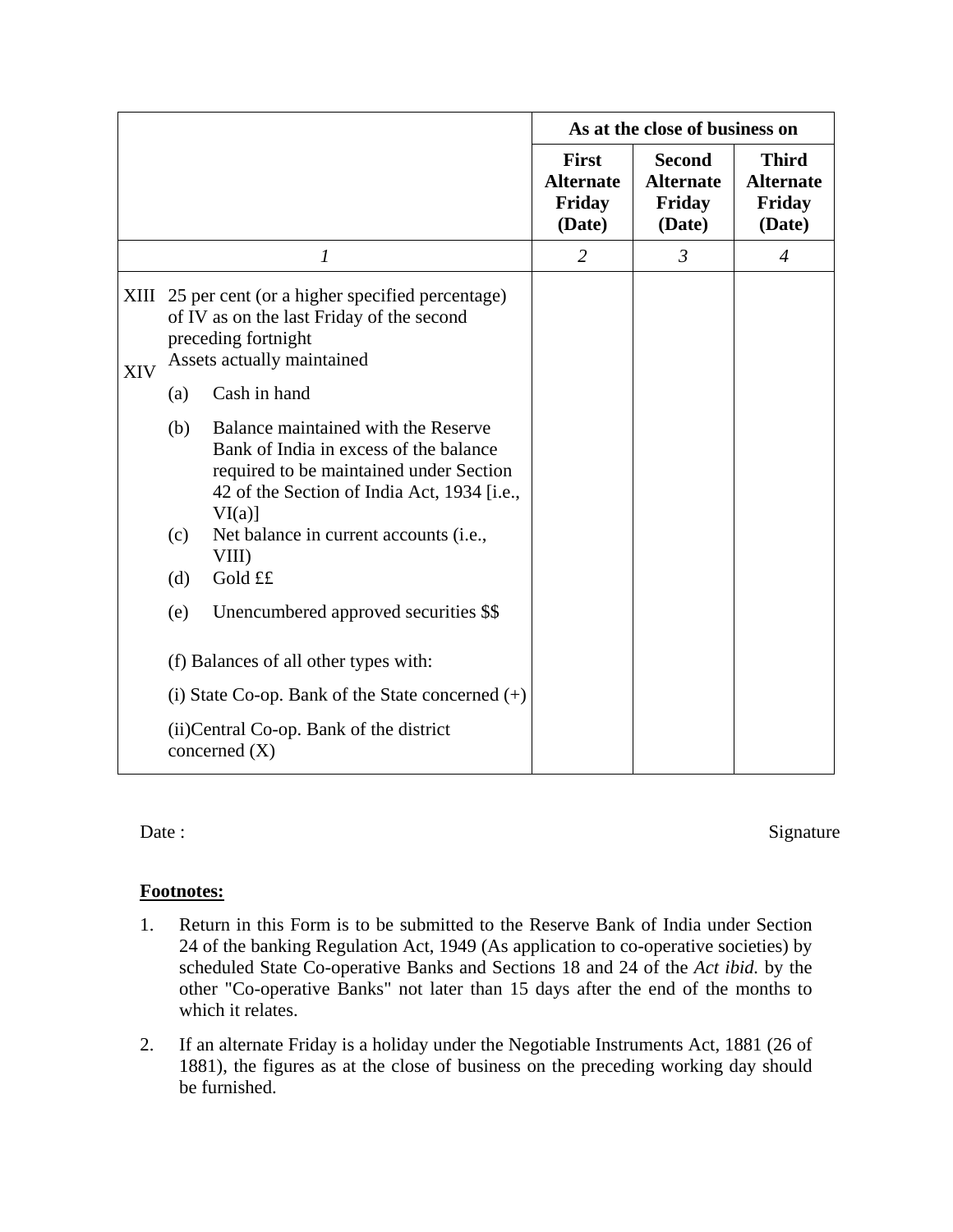- £3. For the purposes of this return, "Liabilities in India" shall not include.
	- (i) The paid-up capital or the reserves or any credit balance in the profit and loss account of the Co-operative Bank -
	- (ii) In the case of a State Co-operative Bank or a Central Co-operative Bank, any deposit of money with it, representing the reserve fund or any part thereof maintained with it, by any other Co-operative Society within its area of operation;
	- (iii) in the case of a Central Co-operative Bank, any advance taken from the State co-operative bank of the State concerned;
	- (iv) Any advance taken by a primary Co-operative Bank from the State Cooperative Bank of the State concerned or the Central Co-operative Bank of the district concerned;
	- (v) Amount of, any advance or other credit arrangement drawn and availed of by a Co-operative Bank against approved securities;
	- (vi) In the case of any Co-operative Bank which has granted an advance against any balance maintained with it, such balance to the extent of the amount outstanding in respect of such advance.
- 4\$. For the purpose of this return, the expression "Banking system" shall comprise the following banks and financial institutions, viz.
	- (i) State Bank of India
	- (ii) Subsidiary banks;
	- (iii) Corresponding new banks;
	- (iv) Regional Rural Banks
	- (v) Banking companies;
	- (vi) Other financial institutions, if any, notified by the Central Government in this behalf under clause (d) of the *Explanation* to sub-section (1) of Section 18 of the Banking Regulation Act, 1949 (As applicable to co-operative societies).
- 5X. For the purpose of this return, "liabilities in India to others" shall not include borrowings from a State Government, the Reserve Bank, Industrial Development Bank of India, Export-Import Bank of India, National Bank for Agriculture and Rural Development, or from the National Co-operative Development Corporation established under Section 3 of the National Co-operative Development Act, 1962.
- 6%. (i) Any balance held by Co-operative Bank with another bank shall not, to the extent such balance represents the investment of Agricultural Credit Stabilisation Fund of such Co-operative Bank, be deemed to be cash maintained in India.
	- (ii) In case the co-operative bank has taken an advance against any balance maintained with the State Co-operative bank of the State concerned or with the Central Co-operative Bank of the district concerned, such balance to the extent